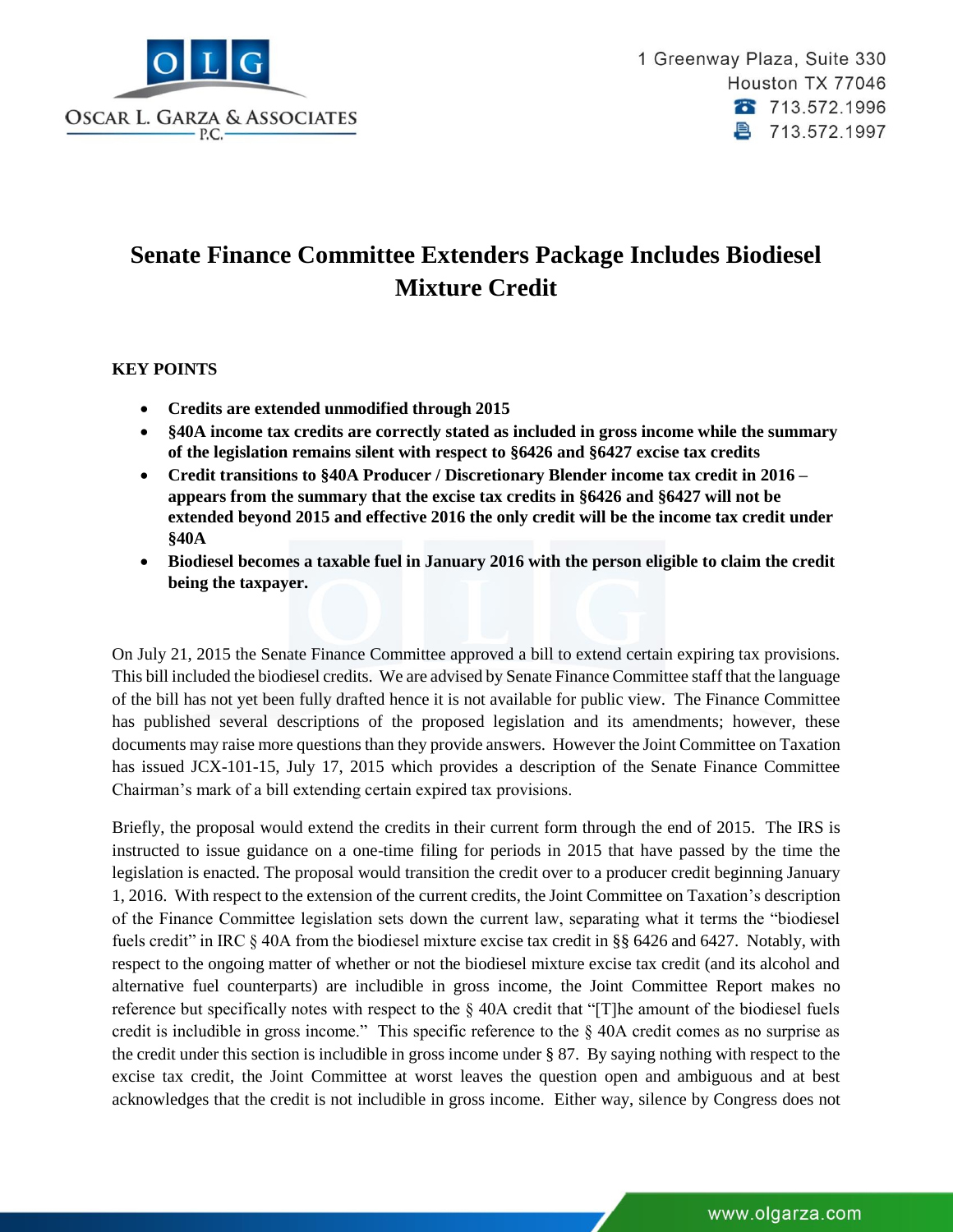further the IRS' position that under current law the excise tax credit is intended to be includible in gross income.

With respect to transitioning to a producer credit, the Finance Committee legislation includes as an amendment, the "Biodiesel Tax Incentive Reform Act," which from its description and title appears to be a modified version of the Grassley-Cantwell proposal that has been introduced in every Congress for the past several years and which until this year has never made it out of Committee. As described, the amendment converts the biodiesel fuels credit – the  $\S$  40A income tax credit – to a \$1.00 per gallon production credit for fuel produced in the United States. Unlike under current law where the credits are available for domestically produced and imported biodiesel (provided the imported biodiesel is not subsequently exported), the amended producer credit appears to limit the credit to only B100 that is produced in the United States; all imported B100 will not be eligible for the credit from 2016. This change may cause a significant reduction in imported B100 to be replaced with imported "bio-oils" which are then used to produce biodiesel in the US. The amendment does allow an "eligible discretionary blender" – defined as "a diesel fuel blender registered with the IRS that blended 10 million of more gallons of biodiesel or renewable diesel in the previous calendar year" – to claim the mixture credit if the producer provides the blender with documentation that the producer is foregoing the production credit. This change would take effect on January 1, 2016 therefore presumably changing the original proposal to reinstate the credits in the current form through 2016 and instead only reinstate them through 2015.

While it is not entirely clear, it appears from the amendment that the intent is to pull all the credits into § 40A and allow the credits in §§ 6426 and 6427 to expire. The description of the amendment refers to a "biodiesel mixture credit" (which is the § 40A credit) and a "biodiesel mixture excise tax credit" (which is the §§ 6426 and 6427 credit). It changes the credit to a production credit and allows an "*eligible discretionary blender*" to claim the mixture credit; the amendment does not appear to allow the "*eligible discretionary blender*" to claim the mixture excise tax credit. If the text of the bill follows what the description appears to be saying, the only credit available from 2016 will be an income tax credit and for all prospective periods the question of how to treat the credit for income tax purposes will be resolved.

In addition to moving the credit away from the blender and seemingly eliminating the excise tax credit altogether, the amendment converts biodiesel to a taxable fuel, effective 2016. The amendment states that the tax is paid by the taxpayer eligible to elect the credit. As this would be either the producer or the "*eligible discretionary blender*," it is unclear whether the point of taxation for biodiesel is going to be the same as for diesel and other taxable fuels under the Internal Revenue Code, or whether it will differ. If it is to be the same, it seems biodiesel would be taxed when removed at the production facility - presumably if biodiesel becomes a taxable fuel biodiesel production facilities will be required to become registered IRS facilities - and placed into a railcar which is the predominate mode of biodiesel transportation. This would mean the incidence of taxation would occur soon after production as there are no biodiesel pipelines to move biodiesel from production facility to terminals. Consequently, as the proposal seems to tie the credit and tax together, there seem to be two options for how the tax would be imposed: either (1) the producer remits the tax when he sells the biodiesel across the (biodiesel) refinery rack; or (2) the producer sells the biodiesel within his production facility and the tax is paid by the entity that subsequently removes it, that entity also being the blender of biodiesel based on the description of the proposal. It would seem that a third party removing biodiesel from a production facility could not be the taxpayer without also being the blender and if the point of taxation is removal from a refinery or terminal it follows that the entity removing